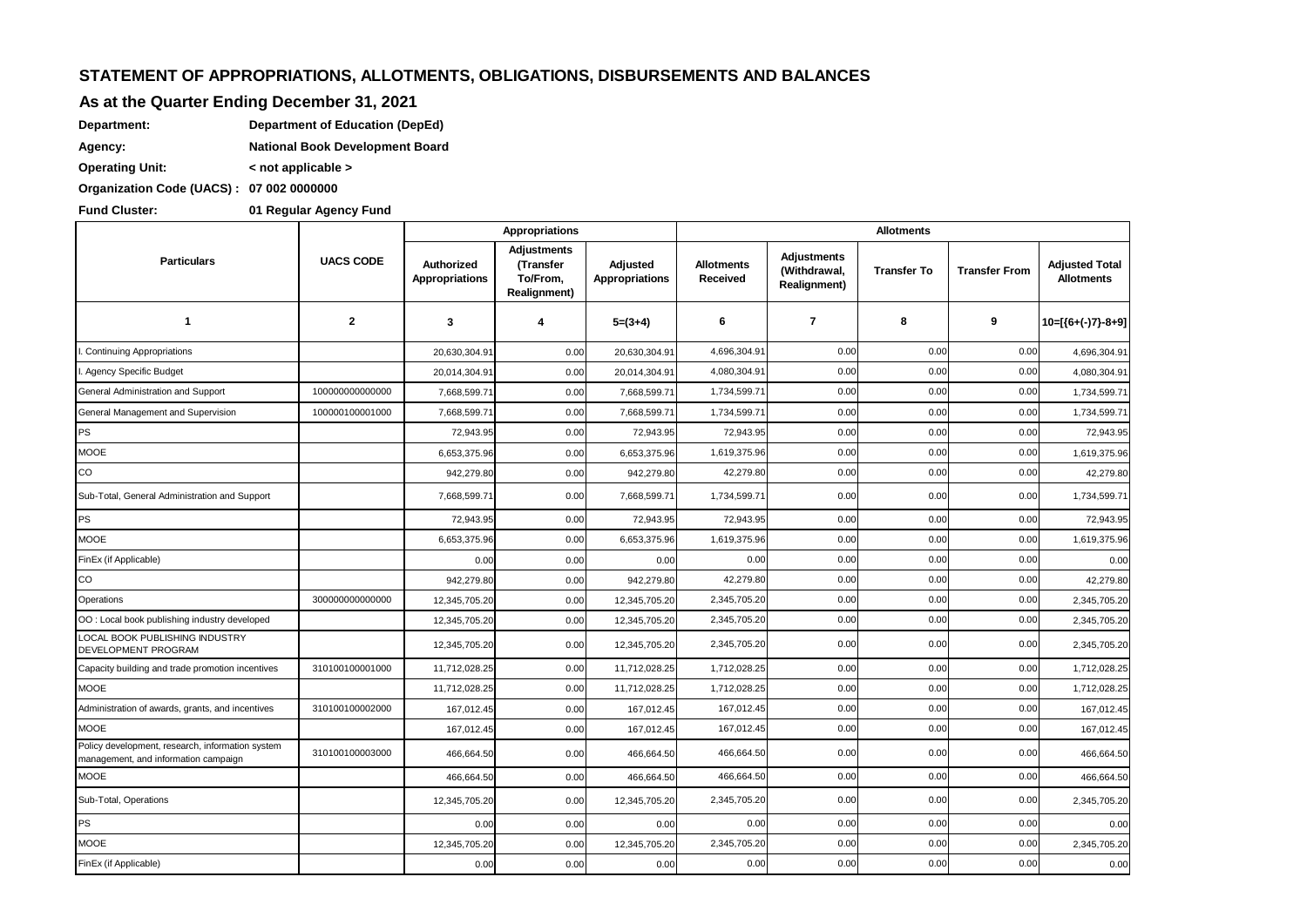|                                               |                  |                              | Appropriations                                       |                                   | <b>Allotments</b>                    |                                                           |                    |                      |                                            |  |
|-----------------------------------------------|------------------|------------------------------|------------------------------------------------------|-----------------------------------|--------------------------------------|-----------------------------------------------------------|--------------------|----------------------|--------------------------------------------|--|
| <b>Particulars</b>                            | <b>UACS CODE</b> | Authorized<br>Appropriations | Adjustments<br>(Transfer<br>To/From.<br>Realignment) | Adjusted<br><b>Appropriations</b> | <b>Allotments</b><br><b>Received</b> | <b>Adjustments</b><br>(Withdrawal,<br><b>Realignment)</b> | <b>Transfer To</b> | <b>Transfer From</b> | <b>Adjusted Total</b><br><b>Allotments</b> |  |
| <b>CO</b>                                     |                  | 0.00                         | 0.00                                                 | 0.00                              | 0.00                                 | 0.00                                                      | 0.00               | 0.00                 | 0.00                                       |  |
| II. Special Purpose Fund                      |                  | 616,000.00                   | 0.00                                                 | 616,000.00                        | 616,000.00                           | 0.00                                                      | 0.00               | 0.00                 | 616,000.00                                 |  |
| General Administration and Support            | 100000000000000  | 616,000.00                   | 0.00                                                 | 616,000.00                        | 616,000.00                           | 0.00                                                      | 0.00               | 0.00                 | 616,000.00                                 |  |
| General Management and Supervision            | 100000100001000  | 616,000.00                   | 0.00                                                 | 616,000.00                        | 616,000.00                           | 0.00                                                      | 0.00               | 0.00                 | 616,000.00                                 |  |
| <b>PS</b>                                     |                  | 616,000.00                   | 0.00                                                 | 616,000.00                        | 616,000.00                           | 0.00                                                      | 0.00               | 0.00                 | 616,000.00                                 |  |
| Sub-Total, General Administration and Support |                  | 616,000.00                   | 0.00                                                 | 616,000.00                        | 616,000.00                           | 0.00                                                      | 0.00               | 0.00                 | 616,000.00                                 |  |
| <b>PS</b>                                     |                  | 616,000.00                   | 0.00                                                 | 616,000.00                        | 616,000.00                           | 0.00                                                      | 0.00               | 0.00                 | 616,000.00                                 |  |
| <b>MOOE</b>                                   |                  | 0.00                         | 0.00                                                 | 0.00                              | 0.00                                 | 0.00                                                      | 0.00               | 0.00                 | 0.00                                       |  |
| FinEx (if Applicable)                         |                  | 0.00                         | 0.00                                                 | 0.00                              | 0.00                                 | 0.00                                                      | 0.00               | 0.00                 | 0.00                                       |  |
| CO                                            |                  | 0.00                         | 0.00                                                 | 0.00                              | 0.00                                 | 0.00                                                      | 0.00               | 0.00                 | 0.00                                       |  |
| <b>GRAND TOTAL</b>                            |                  | 20,630,304.91                | 0.00                                                 | 20,630,304.91                     | 4,696,304.91                         | 0.00                                                      | 0.00               | 0.00                 | 4,696,304.91                               |  |
| <b>IPS</b>                                    |                  | 688,943.95                   | 0.00                                                 | 688,943.95                        | 688,943.95                           | 0.00                                                      | 0.00               | 0.00                 | 688,943.95                                 |  |
| <b>MOOE</b>                                   |                  | 18,999,081.16                | 0.00                                                 | 18,999,081.16                     | 3,965,081.16                         | 0.00                                                      | 0.00               | 0.00                 | 3,965,081.16                               |  |
| FinEx (if Applicable)                         |                  | 0.00                         | 0.00                                                 | 0.00                              | 0.00                                 | 0.00                                                      | 0.00               | 0.00                 | 0.00                                       |  |
| CO                                            |                  | 942,279.80                   | 0.00                                                 | 942,279.80                        | 42,279.80                            | 0.00                                                      | 0.00               | 0.00                 | 42,279.80                                  |  |

**Certified Correct:**

**Certified Correct:**

ALDA MAE M. MURILLO **RAISSA MARIE M. NOBLE** 

Administrative Officer **Accountant** Accountant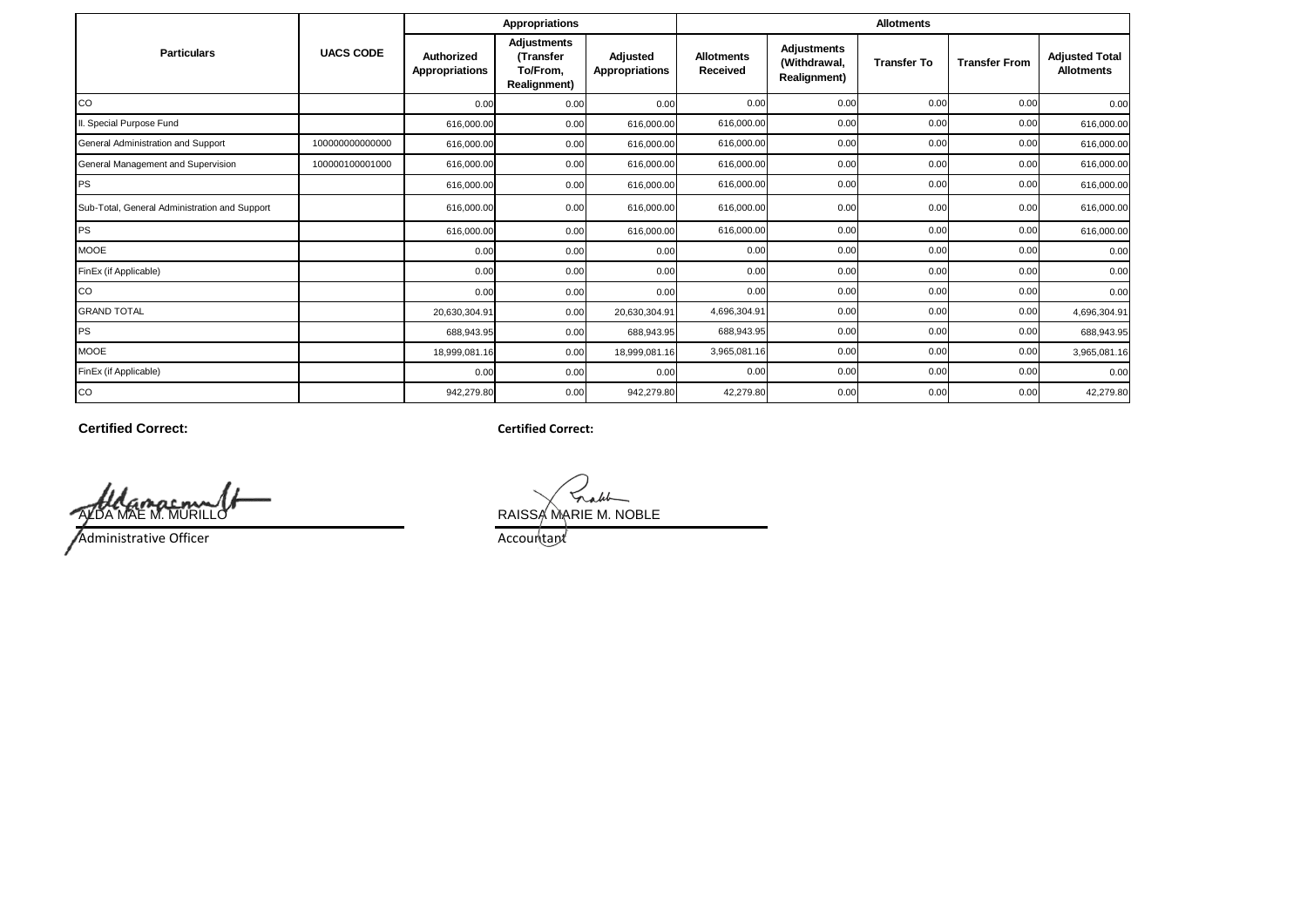# **STATEMENT OF APPROPRIA**

**As at the Quarter Ending Dec** 

Agency: **National Department: Department Operating Unit:**  $\leftarrow$   **>** < not applicable >> **Organization Code (UACS) : 07 002 00 Fund Cluster: 01 Regul** 

|  | <b>Current Year Appropriations</b> |
|--|------------------------------------|
|  | Supplemental Appropriations        |
|  | <b>Continuing Appropriations</b>   |

|                                                                                          |                                          |                                         | <b>Current Year Obligations</b>   |                                         |                         | <b>Current Year Disbursements</b>        |                                  |                                   |                                                |                         |
|------------------------------------------------------------------------------------------|------------------------------------------|-----------------------------------------|-----------------------------------|-----------------------------------------|-------------------------|------------------------------------------|----------------------------------|-----------------------------------|------------------------------------------------|-------------------------|
| <b>Particulars</b>                                                                       | <b>1st Quarter</b><br>Ending<br>March 31 | 2nd Quarter<br><b>Ending</b><br>June 30 | 3rd Quarter<br>Ending<br>Sept. 30 | <b>4th Quarter</b><br>Ending<br>Dec. 31 | <b>TOTAL</b>            | <b>1st Quarter</b><br>Ending<br>March 31 | 2nd Quarter<br>Ending<br>June 30 | 3rd Quarter<br>Ending<br>Sept. 30 | <b>4th Quarter</b><br><b>Ending</b><br>Dec. 31 | <b>TOTAL</b>            |
| $\mathbf{1}$                                                                             | 11                                       | 12                                      | 13                                | 14                                      | $15=(11+12+13+1)$<br>4) | 16                                       | 17                               | 18                                | 19                                             | $20=(16+17+18+1)$<br>9) |
| Continuing Appropriations                                                                | 161,269.54                               | 134,684.16                              | 300,235.81                        | 4,024,901.22                            | 4,621,090.73            | 29,430.70                                | 266,523.00                       | 150,235.8                         | 4,151,886.61                                   | 4,598,076.12            |
| I. Agency Specific Budget                                                                | 161,269.54                               | 134,684.16                              | 300,235.8                         | 3,409,232.55                            | 4,005,422.06            | 29,430.70                                | 266,523.00                       | 150,235.8                         | 3,538,017.94                                   | 3,984,207.45            |
| General Administration and Support                                                       | 147,838.84                               | 96,051.00                               | 150,235.8                         | 1,296,060.00                            | 1,690,185.65            | 16,000.0                                 | 227,889.84                       | 150,235.8                         | 1,296,060.00                                   | 1,690,185.65            |
| General Management and Supervision                                                       | 147,838.84                               | 96,051.00                               | 150,235.8                         | 1,296,060.00                            | 1,690,185.65            | 16,000.0                                 | 227,889.84                       | 150,235.8                         | 1,296,060.00                                   | 1,690,185.65            |
| PS                                                                                       | 0.00                                     | 0.00                                    | 0.00                              | 71,903.16                               | 71,903.16               | 0.00                                     | 0.00                             | 0.00                              | 71,903.16                                      | 71,903.16               |
| <b>MOOE</b>                                                                              | 147,838.84                               | 96,051.00                               | 150,235.8                         | 1,224,156.84                            | 1,618,282.49            | 16,000.00                                | 227,889.84                       | 150,235.8                         | 1,224,156.84                                   | 1,618,282.49            |
| CO                                                                                       | 0.00                                     | 0.00                                    | 0.00                              | 0.00                                    | 0.00                    | 0.00                                     | 0.00                             | 0.00                              | 0.00                                           | 0.00                    |
| Sub-Total, General Administration and Support                                            | 147,838.84                               | 96,051.00                               | 150,235.8                         | 1,296,060.00                            | 1,690,185.65            | 16,000.00                                | 227,889.84                       | 150,235.8                         | 1,296,060.00                                   | 1,690,185.65            |
| PS                                                                                       | 0.00                                     | 0.00                                    | 0.00                              | 71,903.16                               | 71,903.16               | 0.00                                     | 0.00                             | 0.00                              | 71,903.16                                      | 71,903.16               |
| <b>MOOE</b>                                                                              | 147,838.84                               | 96,051.00                               | 150,235.8                         | 1,224,156.84                            | 1,618,282.49            | 16,000.00                                | 227,889.84                       | 150,235.8                         | 1,224,156.84                                   | 1,618,282.49            |
| FinEx (if Applicable)                                                                    | 0.00                                     | 0.00                                    | 0.00                              | 0.00                                    | 0.00                    | 0.00                                     | 0.00                             | 0.00                              | 0.00                                           | 0.00                    |
| CO                                                                                       | 0.00                                     | 0.00                                    | 0.00                              | 0.00                                    | 0.00                    | 0.00                                     | 0.00                             | 0.00                              | 0.00                                           | 0.00                    |
| Operations                                                                               | 13,430.70                                | 38,633.16                               | 150,000.00                        | 2,113,172.55                            | 2,315,236.4             | 13,430.70                                | 38,633.16                        | 0.00                              | 2,241,957.94                                   | 2,294,021.80            |
| OO: Local book publishing industry developed                                             | 13,430.70                                | 38,633.16                               | 150,000.00                        | 2,113,172.55                            | 2,315,236.4             | 13,430.70                                | 38,633.16                        | 0.00                              | 2,241,957.94                                   | 2,294,021.80            |
| LOCAL BOOK PUBLISHING INDUSTRY<br>DEVELOPMENT PROGRAM                                    | 13,430.70                                | 38,633.16                               | 150,000.00                        | 2,113,172.55                            | 2,315,236.4             | 13,430.70                                | 38,633.16                        | 0.00                              | 2,241,957.94                                   | 2,294,021.80            |
| Capacity building and trade promotion incentives                                         | 0.00                                     | 0.00                                    | 0.00                              | 1,706,013.90                            | 1,706,013.90            | 0.00                                     | 0.00                             | 0.00                              | 1,684,799.29                                   | 1,684,799.29            |
| <b>MOOE</b>                                                                              | 0.00                                     | 0.00                                    | 0.00                              | 1,706,013.90                            | 1,706,013.90            | 0.00                                     | 0.00                             | 0.00                              | 1,684,799.29                                   | 1,684,799.29            |
| Administration of awards, grants, and incentives                                         | 0.00                                     | 0.00                                    | 150,000.00                        | (2,435.00)                              | 147,565.00              | 0.00                                     | 0.00                             | 0.00                              | 147,565.00                                     | 147,565.00              |
| <b>MOOE</b>                                                                              | 0.00                                     | 0.00                                    | 150,000.00                        | (2,435.00)                              | 147,565.00              | 0.00                                     | 0.00                             | 0.00                              | 147,565.00                                     | 147,565.00              |
| Policy development, research, information system<br>management, and information campaign | 13,430.70                                | 38,633.16                               | 0.00                              | 409,593.65                              | 461,657.5               | 13,430.70                                | 38,633.16                        | 0.00                              | 409,593.65                                     | 461,657.51              |
| <b>MOOE</b>                                                                              | 13,430.70                                | 38,633.16                               | 0.00                              | 409,593.65                              | 461,657.5               | 13,430.70                                | 38,633.16                        | 0.00                              | 409,593.65                                     | 461,657.5               |
| Sub-Total, Operations                                                                    | 13,430.70                                | 38,633.16                               | 150,000.00                        | 2,113,172.55                            | 2,315,236.4             | 13,430.70                                | 38,633.16                        | 0.00                              | 2,241,957.94                                   | 2,294,021.80            |
| PS                                                                                       | 0.00                                     | 0.00                                    | 0.00                              | 0.00                                    | 0.00                    | 0.00                                     | 0.00                             | 0.00                              | 0.00                                           | 0.00                    |
| <b>MOOE</b>                                                                              | 13,430.70                                | 38,633.16                               | 150,000.00                        | 2,113,172.55                            | 2,315,236.4             | 13,430.70                                | 38,633.16                        | 0.00                              | 2,241,957.94                                   | 2,294,021.80            |
| FinEx (if Applicable)                                                                    | 0.00                                     | 0.00                                    | 0.00                              | 0.00                                    | 0.00                    | 0.00                                     | 0.00                             | 0.00                              | 0.00                                           | 0.00                    |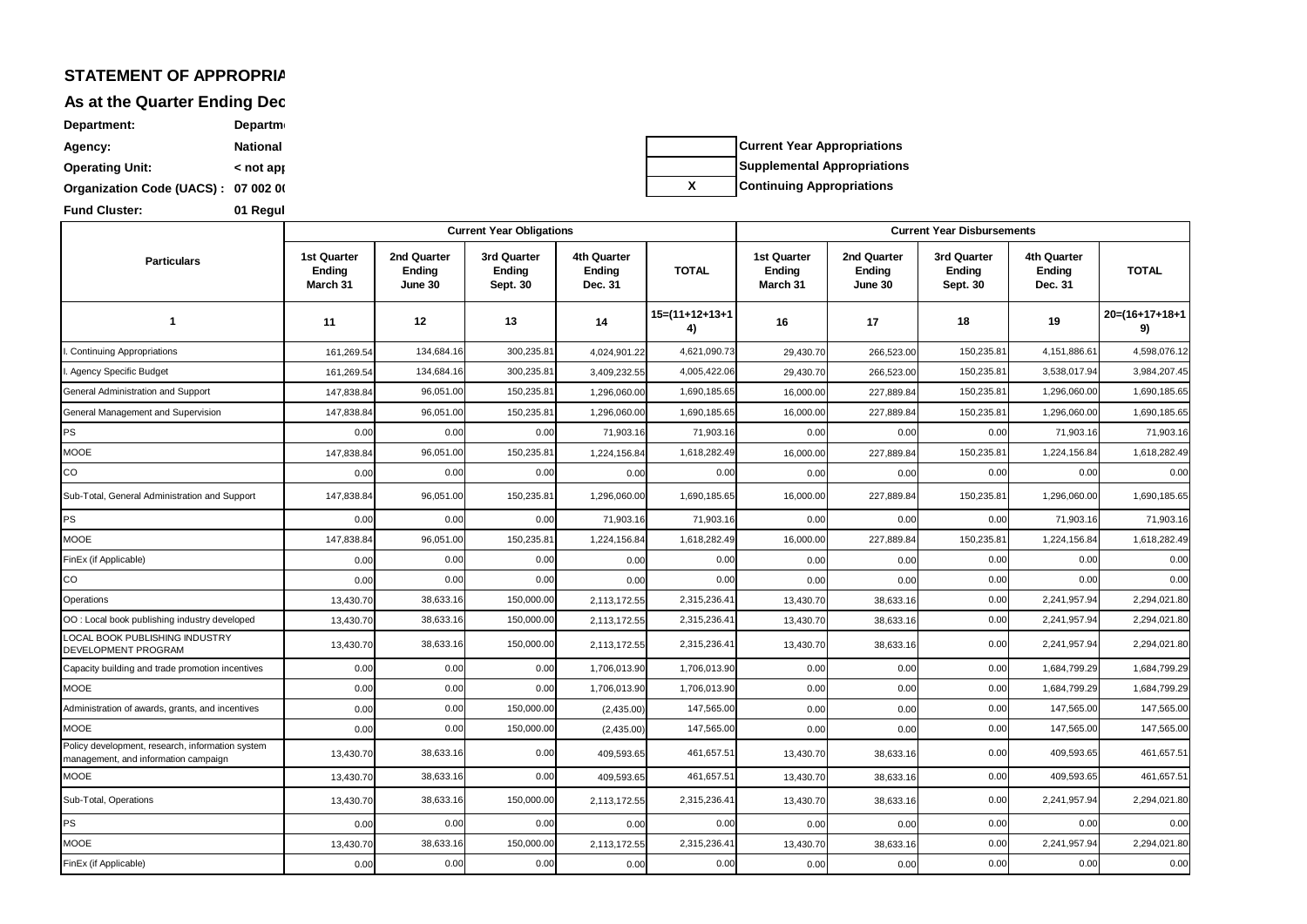|                                               |                                   |                                  | <b>Current Year Obligations</b>   |                                  |              | <b>Current Year Disbursements</b> |                                  |                                   |                                  |              |
|-----------------------------------------------|-----------------------------------|----------------------------------|-----------------------------------|----------------------------------|--------------|-----------------------------------|----------------------------------|-----------------------------------|----------------------------------|--------------|
| <b>Particulars</b>                            | 1st Quarter<br>Ending<br>March 31 | 2nd Quarter<br>Ending<br>June 30 | 3rd Quarter<br>Ending<br>Sept. 30 | 4th Quarter<br>Ending<br>Dec. 31 | <b>TOTAL</b> | 1st Quarter<br>Ending<br>March 31 | 2nd Quarter<br>Ending<br>June 30 | 3rd Quarter<br>Ending<br>Sept. 30 | 4th Quarter<br>Ending<br>Dec. 31 | <b>TOTAL</b> |
| CO                                            | 0.00                              | 0.00                             | 0.00                              | 0.00                             | 0.00         | 0.00                              | 0.00                             | 0.00                              | 0.00                             | 0.00         |
| I. Special Purpose Fund                       | 0.00                              | 0.00                             | 0.00                              | 615,668.67                       | 615,668.67   | 0.00                              | 0.00                             | 0.00                              | 613,868.67                       | 613,868.67   |
| General Administration and Support            | 0.00                              | 0.00                             | 0.00                              | 615,668.67                       | 615,668.67   | 0.00                              | 0.00                             | 0.00                              | 613,868.67                       | 613,868.67   |
| General Management and Supervision            | 0.00                              | 0.00                             | 0.00                              | 615,668.67                       | 615,668.67   | 0.00                              | 0.00                             | 0.00                              | 613,868.67                       | 613,868.67   |
| PS                                            | 0.00                              | 0.00                             | 0.00                              | 615,668.67                       | 615,668.67   | 0.00                              | 0.00                             | 0.00                              | 613,868.67                       | 613,868.67   |
| Sub-Total, General Administration and Support | 0.00                              | 0.00                             | 0.00                              | 615,668.67                       | 615,668.67   | 0.00                              | 0.00                             | 0.00                              | 613,868.67                       | 613,868.67   |
| PS                                            | 0.00                              | 0.00                             | 0.00                              | 615,668.67                       | 615,668.67   | 0.00                              | 0.00                             | 0.00                              | 613,868.67                       | 613,868.67   |
| <b>MOOE</b>                                   | 0.00                              | 0.00                             | 0.00                              | 0.00                             | 0.00         | 0.00                              | 0.00                             | 0.00                              | 0.00                             | 0.00         |
| FinEx (if Applicable)                         | 0.00                              | 0.00                             | 0.00                              | 0.00                             | 0.00         | 0.00                              | 0.00                             | 0.00                              | 0.00                             | 0.00         |
| CO                                            | 0.00                              | 0.00                             | 0.00                              | 0.00                             | 0.00         | 0.00                              | 0.00                             | 0.00                              | 0.00                             | 0.00         |
| <b>GRAND TOTAL</b>                            | 161,269.54                        | 134,684.16                       | 300,235.81                        | 4,024,901.22                     | 4,621,090.73 | 29,430.70                         | 266,523.00                       | 150,235.81                        | 4,151,886.61                     | 4,598,076.12 |
| PS                                            | 0.00                              | 0.00                             | 0.00                              | 687,571.83                       | 687,571.83   | 0.00                              | 0.00                             | 0.00                              | 685,771.83                       | 685,771.83   |
| <b>MOOE</b>                                   | 161,269.54                        | 134,684.16                       | 300,235.81                        | 3,337,329.39                     | 3,933,518.90 | 29,430.70                         | 266,523.00                       | 150,235.81                        | 3,466,114.78                     | 3,912,304.29 |
| FinEx (if Applicable)                         | 0.00                              | 0.00                             | 0.00                              | 0.00                             | 0.00         | 0.00                              | 0.00                             | 0.00                              | 0.00                             | 0.00         |
| CO                                            | 0.00                              | 0.00                             | 0.00                              | 0.00                             | 0.00         | 0.00                              | 0.00                             | 0.00                              | 0.00                             | 0.00         |

**Certified Correct:**

**MURIL** 

Administrative Officer

**Recommending Approval:**

OIC, Deputy Executive Director **Executive Director** Executive Director

**Approved By:**

RYAN A. ESTEBAN CHARISSE AQUINO-TUGADE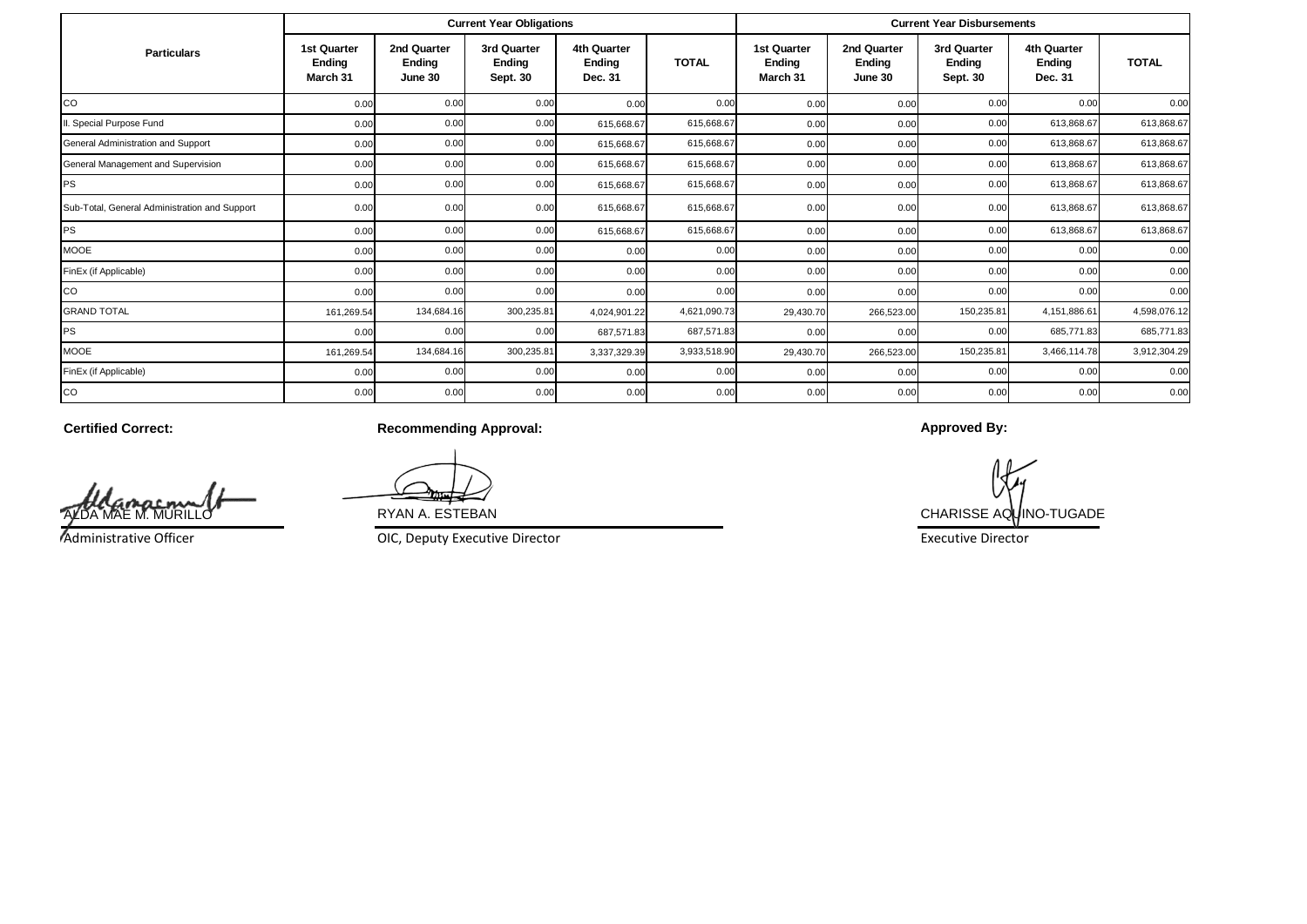## **STATEMENT OF APPROPRIA**

## **As at the Quarter Ending Dec**

| Department:                         | <b>Departm</b>             |
|-------------------------------------|----------------------------|
| Agency:                             | <b>National</b>            |
| <b>Operating Unit:</b>              | $<$ not approximate $\sim$ |
| Organization Code (UACS): 07 002 00 |                            |
|                                     |                            |

**Fund Cluster: 01 Regul** 

|                                                                                          | <b>Balances</b> |                   |                           |                               |  |  |  |  |
|------------------------------------------------------------------------------------------|-----------------|-------------------|---------------------------|-------------------------------|--|--|--|--|
| <b>Particulars</b>                                                                       | Unreleased      | Unobligated       | <b>Unpaid Obligations</b> |                               |  |  |  |  |
|                                                                                          | Appro           | <b>Allotments</b> | Due and Demandable        | Not Yet Due and<br>Demandable |  |  |  |  |
| 1                                                                                        | $21=(5-10)$     | $22=(10-15)$      | 23                        | 24                            |  |  |  |  |
| I. Continuing Appropriations                                                             | 15,934,000.00   | 75,214.18         | 1,800.00                  | 21,214.61                     |  |  |  |  |
| I. Agency Specific Budget                                                                | 15,934,000.00   | 74,882.85         | 0.00                      | 21,214.61                     |  |  |  |  |
| General Administration and Support                                                       | 5,934,000.00    | 44,414.06         | 0.00                      | 0.00                          |  |  |  |  |
| General Management and Supervision                                                       | 5,934,000.00    | 44,414.06         | 0.00                      | 0.00                          |  |  |  |  |
| PS                                                                                       | 0.00            | 1,040.79          | 0.00                      | 0.00                          |  |  |  |  |
| <b>MOOE</b>                                                                              | 5,034,000.00    | 1,093.47          | 0.00                      | 0.00                          |  |  |  |  |
| CO                                                                                       | 900,000.00      | 42,279.80         | 0.00                      | 0.00                          |  |  |  |  |
| Sub-Total, General Administration and Support                                            | 5,934,000.00    | 44,414.06         | 0.00                      | 0.00                          |  |  |  |  |
| PS                                                                                       | 0.00            | 1,040.79          | 0.00                      | 0.00                          |  |  |  |  |
| <b>MOOE</b>                                                                              | 5,034,000.00    | 1,093.47          | 0.00                      | 0.00                          |  |  |  |  |
| FinEx (if Applicable)                                                                    | 0.00            | 0.00              | 0.00                      | 0.00                          |  |  |  |  |
| CO                                                                                       | 900,000.00      | 42,279.80         | 0.00                      | 0.00                          |  |  |  |  |
| Operations                                                                               | 10,000,000.00   | 30.468.79         | 0.00                      | 21.214.61                     |  |  |  |  |
| OO: Local book publishing industry developed                                             | 10,000,000.00   | 30,468.79         | 0.00                      | 21,214.61                     |  |  |  |  |
| LOCAL BOOK PUBLISHING INDUSTRY<br>DEVELOPMENT PROGRAM                                    | 10,000,000.00   | 30,468.79         | 0.00                      | 21,214.61                     |  |  |  |  |
| Capacity building and trade promotion incentives                                         | 10,000,000.00   | 6,014.35          | 0.00                      | 21,214.61                     |  |  |  |  |
| <b>MOOE</b>                                                                              | 10,000,000.00   | 6,014.35          | 0.00                      | 21,214.61                     |  |  |  |  |
| Administration of awards, grants, and incentives                                         | 0.00            | 19,447.45         | 0.00                      | 0.00                          |  |  |  |  |
| <b>MOOE</b>                                                                              | 0.00            | 19,447.45         | 0.00                      | 0.00                          |  |  |  |  |
| Policy development, research, information system<br>management, and information campaign | 0.00            | 5,006.99          | 0.00                      | 0.00                          |  |  |  |  |
| <b>MOOE</b>                                                                              | 0.00            | 5,006.99          | 0.00                      | 0.00                          |  |  |  |  |
| Sub-Total, Operations                                                                    | 10,000,000.00   | 30,468.79         | 0.00                      | 21,214.61                     |  |  |  |  |
| PS                                                                                       | 0.00            | 0.00              | 0.00                      | 0.00                          |  |  |  |  |
| <b>MOOE</b>                                                                              | 10,000,000.00   | 30,468.79         | 0.00                      | 21,214.61                     |  |  |  |  |
| FinEx (if Applicable)                                                                    | 0.00            | 0.00              | 0.00                      | 0.00                          |  |  |  |  |